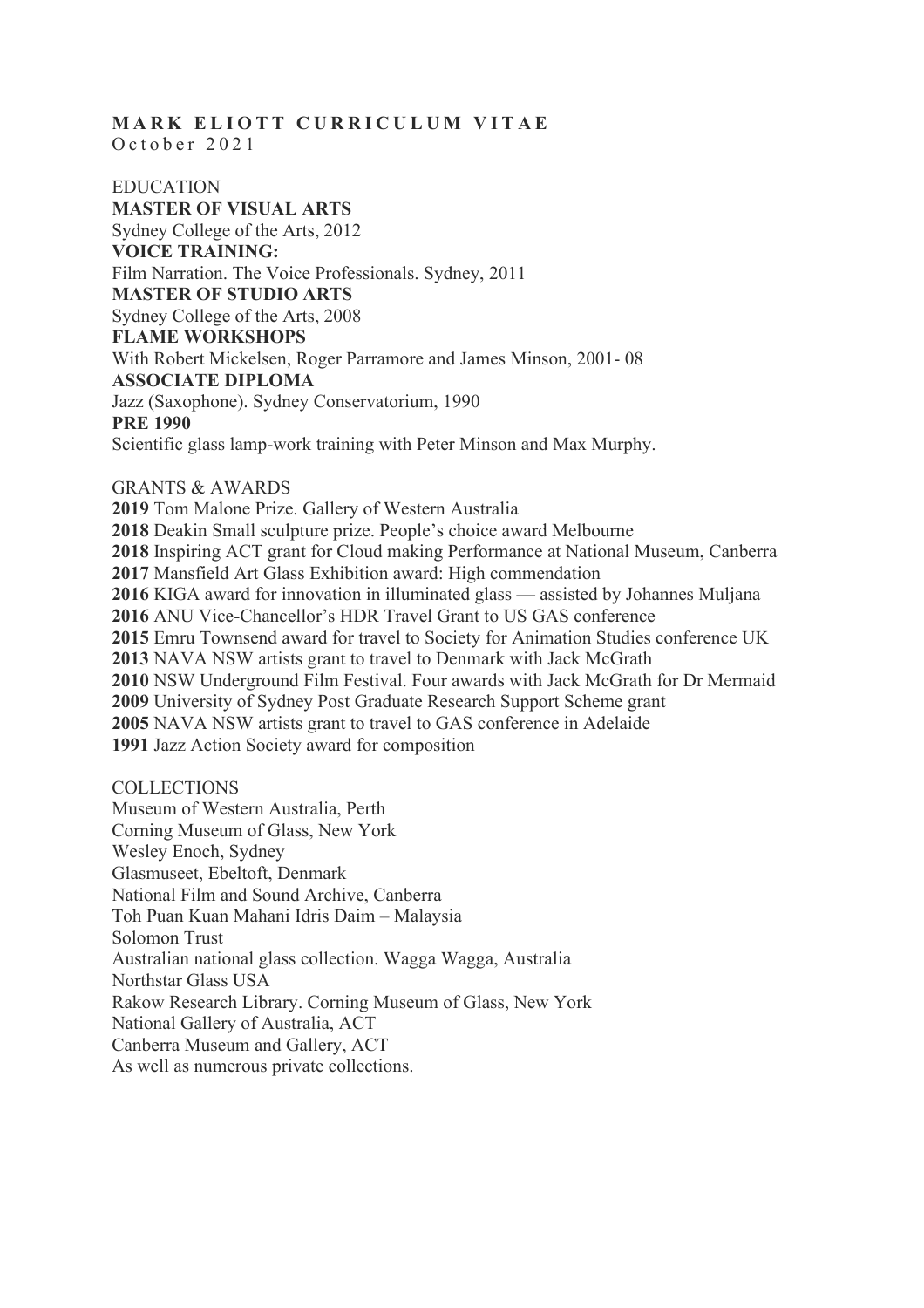## SOLO EXHIBITIONS

- Essence of Cloud. Craft ACT, Canberra
- Journeys with Mark Eliott. Glass Artists Gallery, Sydney
- The Other Art Fair. Sydney and Melbourne
- Peepholes exhibition. Murray Art Museum, Albury NSW
- Glass wind improvisations. 107 Projects Sydney
- Flying Entities. Exhibition and glassblowing demonstration. Bali, Indonesia
- Life, Form, Diversity. Glass Artists Gallery, Sydney

#### AMONGST NUMEROUS GROUP EXHIBITIONS

Art Springs for Life. Berry exhibition and festival, New South Wales: upcoming

107 Studio Artists Exhibition. 107 projects, Sydney

**2019-20** Craft ACT Members show. Canberra

Interchange. M16 Art Space, Canberra

Colab Conference Members Show, Wanganui NZ

Hindmarsh Prize exhibition. Canberra Glassworks

Deakin Small Sculpture. Deakin University, Melbourne

Fuze Glass. Jam Factory, Adelaide

Dogs Life. Glass Artists Gallery, Sydney

**2017-18** Home is Where the Heat is. Canberra Glassworks, National Glass Gallery, Wagga

Animal Tales. Tugeranong Arts centre, ACT

Dancing with the Flame. National Glass Gallery, Wagga

Flame on Glass. Group show at Kirra Gallery Melbourne Victoria

History Repeats. Craft ACT supported by Corning Museum of Glass

Kiga Illuminated glass. Kirra Gallery, Melbourne

Tom Malone finalist's exhibition. Gallery of Western Australia

Sculpture by the Sea. Bondi, Sydney.

SAS Animation Conference installations. Christchurch University Kent, UK

Deakin Small Sculpture award. Finalist. Melbourne

Ranamok. Finalists touring exhibition, Australia

Comments in Glass at Art and About with Glass Artists Gallery, Sydney

Prelude at Art and About with Glass Artists Gallery, Sydney

Life Forms. Illinois Wesleyan University, National Liberty Museum Philadelphia, USA

Life Forms. Pittsburgh Glass Center. Pittsburgh USA

Oceans. Glasmuseet Ebeltoft, Denmark

Ensemble. Ausglass conference Members Show

Glassimations. Group shows at Canberra Glassworks and Deakin University,

Illuminations. Group show Bondi Pavilion, Sydney

Alphabet. Group show at Craft ACT, Canberra

Small scale. Group show at Glass Artists Gallery, Sydney

Gaffa Gallery. Group show, Sydney

Ranamok. Finalists touring exhibition, Australia

Special Drinking Vessels. Group show at Jam Factory, South Australia

Shaping Perspectives. Group show at Horus and Deloris, Sydney

Rhythm of the Flame. Artcase galleries group show and demonstrations, KL Malaysia

Tom Malone Prize. Finalist exhibition Gallery of Western Australia

SOFA, Chicago represented by Kirra Galleries

Ode to the blues. Group show at Glass Artists Gallery, Sydney

Glass on flame. Music in Glass, collaborative performance, Kirra Galleries, Melbourne

**2006-14** Flair. Ausglass group show Perth